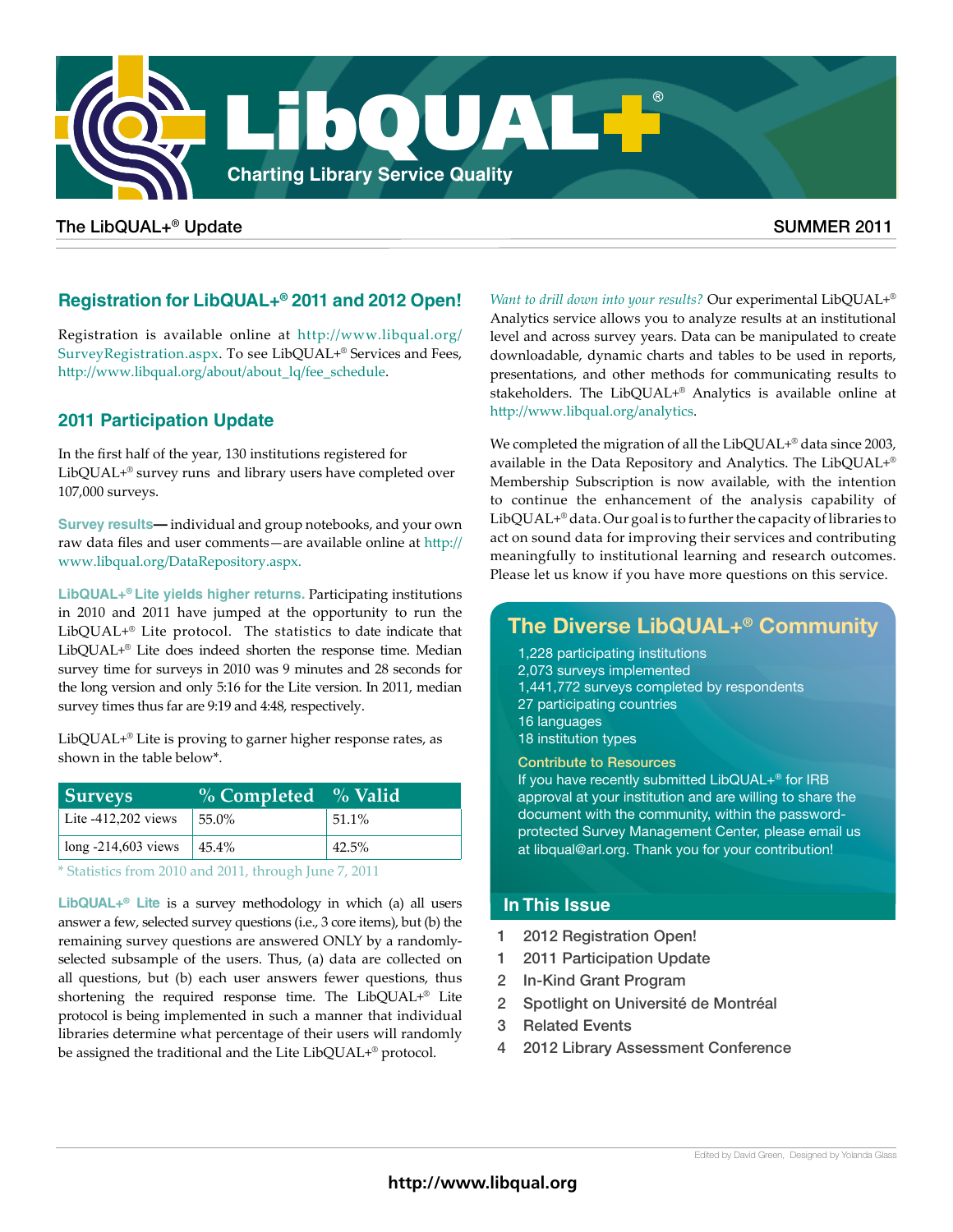#### **New Resources Page**

In the Survey Management Center, there is a section called LibQUAL+® Member Resources ("Resources" on the left toolbar: http://www.libqual.org/Resources). We use this page as a place to provide you with helpful information that is not publicly available. We recently added a page on data security, informed consent, confidentiality of data, and obtaining IRB approval, including a sample IRB approval request. Please check the Resources page for other exclusive information, including norms tables, official LibQUAL+® logos, chart templates, and more.



#### **2012 In-Kind Grant Deadline: June 17 and December 16, 2011**

We are inviting applications for In-Kind Grants for 2012. Please visit http://www.arl.org/news/pr/LibQUALgrant7april11.shtml to review our original press release. There are more details on the program and past winners on the LibQUAL+® site at http:// www.libqual.org/about/about\_lq/in\_kind\_grant.

#### **Custom Analyses**

New Analyses Coming this September!

We are proud to offer a new service: User Subgroup Custom Analysis notebooks. For the same fee as the other custom analysis notebooks (\$3,200), this new analysis can be performed for each of three different user groups: Undergraduate, Graduate, and Faculty. For example, if a North American College/University ordered an Undergraduate User Subgroup Custom Analysis notebook, we would drill down into undergraduates and provide analysis for First year, Second year, Third year, Fourth year, Fifth year and above, and Non-degree students.

We continue to offer two other types of customized analyses to help you drill down into your survey results: (1) a customized discipline analysis, a breakdown by your localized discipline categories and (2) a library branch analysis, a breakdown by the options you input for the question, "The library you use most often." For a complete list of services and fees, please visit: http://www.libqual.org/about/about\_lq/fee\_schedule. To order a customized analysis post-registration, send an e-mail to libqual@arl.org.



# **Booth #2162 at ALA Annual in New Orleans, LA**

From June  $24-27$ , we will have the LibQUAL $+^{\circ}$  booth open at the New Orleans Convention Center. Current and past participants are encouraged to tend the booth alongside the LibQUAL+<sup>®</sup> Team! For more details, see

**http://www.libqual.org/events/1261**

# **We Value Your Feedback!**

Please remember to fill out your Post Hoc & Evaluation Questionnaires once you close your survey. We use this information to gain insight on how to better serve you. The questionnaires are available after you close your survey in the

Manage Surveys area of the Management Center at **http://www.libqual.org/MemberHome.aspx**

#### **See how institutions share their findings**

#### United States Military Academy Library notice:

https://www.fbo.gov/index?s=opportunity&mode=form&tab=cor e&id=c1e1410bc4d7bce02757492f36ea7486

University of Glasgow incentive prize winners announced on Twitter:



https://twitter.com/#!/uofglibrary/status/70398587[367985152](http://twitter.com/uoftlibraries/status/53209493554741248)

University of Texas at Arlington LibQUAL+® Web page: http://www.uta.edu/library/libqual/results.php

#### **Events in 2011**

#### **Basic Skills for Analyzing Library Service Quality Assessment Data**

June 27 http://www.libqual.org/events/1219

#### **LibQUAL+® Share Fair**

June 27 http://www.libqual.org/events/1257

#### **LibQUAL+® Exchange of Experience**

August 22 at Northumbria http://www.libqual.org/events/1259

#### **9th Northumbria International Conference on Performance Measurement in Libraries and Information Service**

August 22-25 University of York, UK http://www.york.ac.uk/conferences/northumbria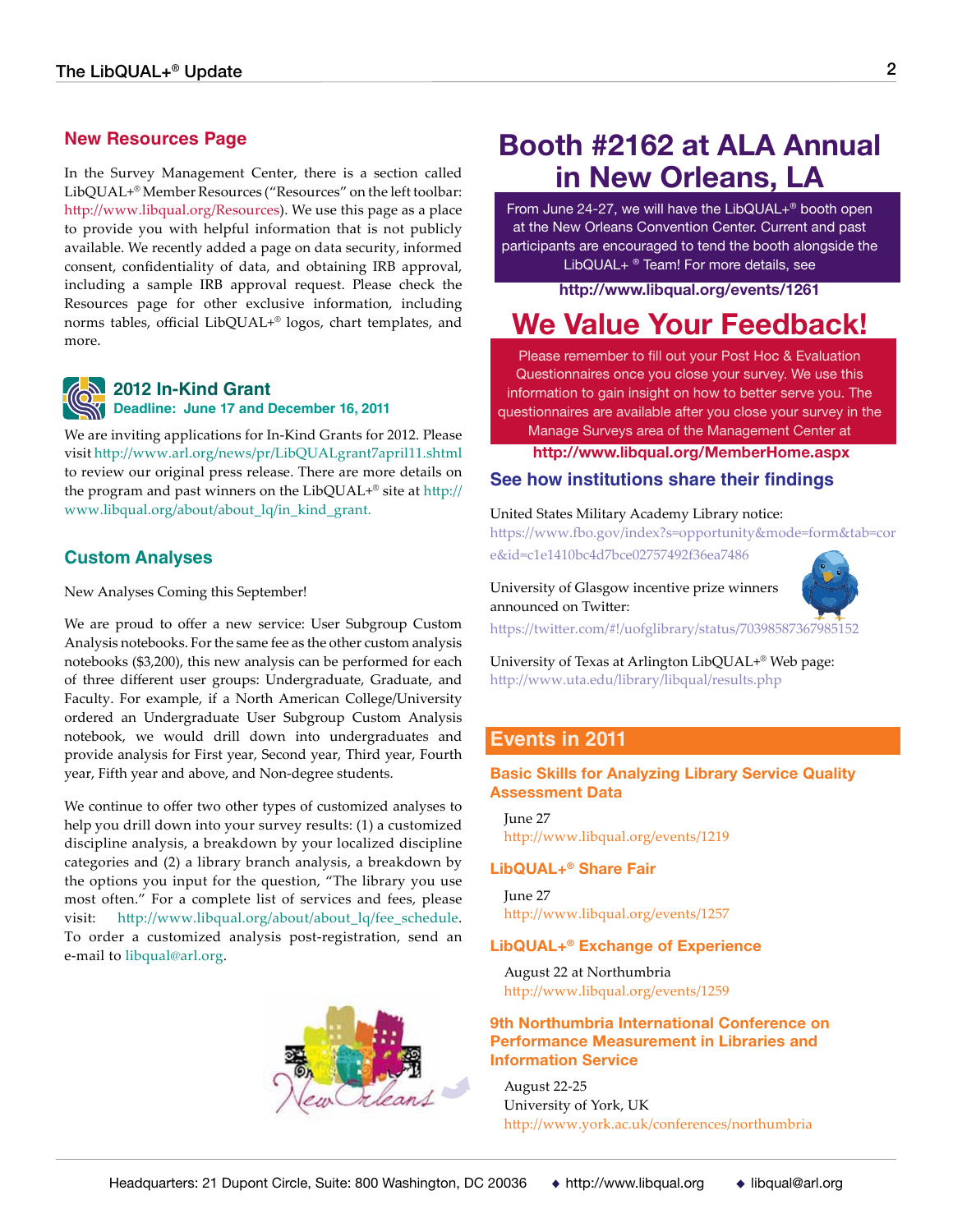#### **Service Quality Evaluation Academy**

March 12–16, 2012 New Orleans, LA

The Service Quality Evaluation Academy addresses this community-wide need for new strategies and methods of library assessment by pursuing the following goals:

- enhance the pool of librarians with advanced assessment skills by teaching quantitative and qualitative methods for assessing and improving outcomes and service quality;
- create an infrastructure for libraries to design and develop outcomes-based library assessment programs; and
- build capacity for assessment through advocating its use and providing model programs and projects to the broader library and museum communities.

www.arl.org/stats/statsevents/sqacademy

# **Spotlight on…**

Université de Montréal http://www.bib.umontreal.ca/LibQUAL/default.htm

Université de Montréal features a robust Web site discussing their 2010 administration of LibQUAL+®. It is an excellent resource for stakeholders to learn about the tool, ingest the results in stunning graphics and clear language, see action plans itemized, and follow along with the library's improvements. For non-French speakers, we suggest viewing the site in Google Chrome and let Google Translate work its magic. Here is a screen shot from the "Résultats" page:

#### La tendance

En comparant les résultats des enquêtes 2004, 2007 et 2010, nous pouvons constater une amélioration continue. Nos actions ont porté fruit!



#### **Les suggestions**



#### **Notre positionnement**

**LibOUAL+2010** Comparaison de nos résultats avec ceux des bibliothèques universitaires du Québec (CREPUQ),<br>des membres de l'Association des de bibliothèques de recherche du Canada (ABRC)<br>et des membres de l'Association of Research Librar disha Services Accès à l'info tiern satisfaction ė

#### À souligner

- » Le niveau perçu pour les services offerts par le personnel est équivalent à celui du réseau québécois mais devance celui observé dans les bibliothèques de l'ABRC et de l'ARL.
- » Notre performance, en ce qui a trait à l'accès à l'information, se compare aux bibliothèques moyennes québécoises et canadiennes mais elle est nettement en deçà des bibliothèques de l'ARL.
- » Si les bibliothèques du Québec montrent le plus haut niveau perçu pour les lieux, notre résultat contribue malheureusement à diminuer la moyenne provinciale.

Source:

Université ri de Montréal les bibliothèques/UdeM